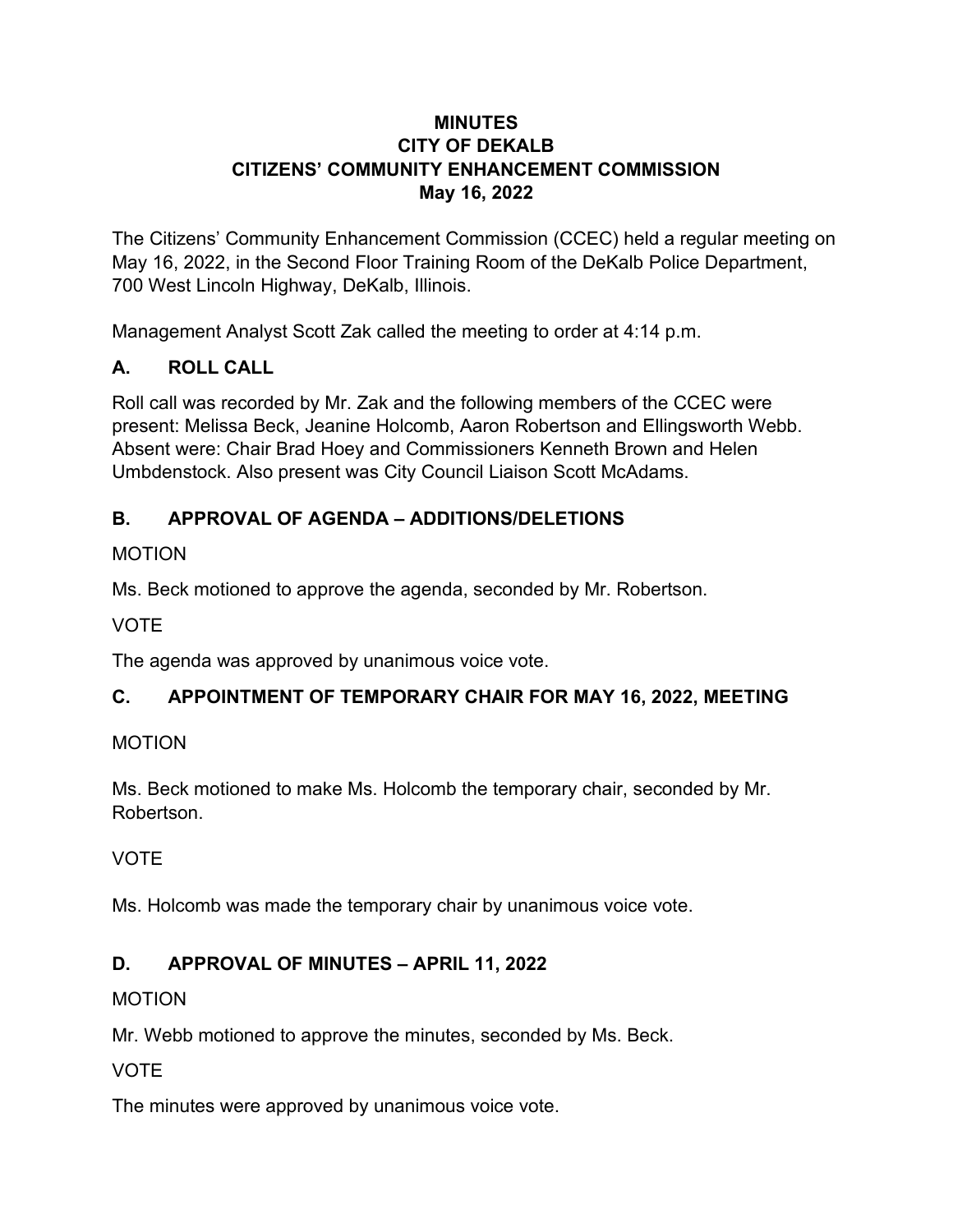### **E. PUBLIC PARTICIPATION**

No public comments were received.

#### **F. NEW BUSINESS**

#### **1. VETERANS MURAL UPDATE**

Mr. Robertson said Kiptoe, an artist he is talking with about the project, believes a \$10,000 budget would be too low and \$15,000 to \$20,000 is needed for artist compensation, supplies, room and board and travel. Donations may be needed or reducing the 3-story height.

Alderman McAdams suggested a cap on the City's contribution to projects, and Mr. Webb said he would be willing to go up to \$15,000. Ms. Holcomb added it should be made clear that amount is inclusive of all expenses. Mr. Zak noted the budget in the T-Mobile grant application included \$14,500 for each professionally-created project.

### **2. MURAL CALL FOR ARTISTS**

Mr. Zak said Chair Hoey had shared with him that the idea for the Call for Artists came out of a meeting between Chair Hoey, Mayor Cohen Barnes and NIU College of Visual and Performing Arts Dean Paul Kassel as a way to publicize that artists are being solicited for mural projects. The Commission was very supportive of the creation of the Call for Artists and discussed several sections of a draft prepared by Chair Hoey.

The Commission agreed that the submission requirements for applications should include a line-item budget. Ms. Holcomb noted this will show the community that the Commission did its financial due diligence. Alderman McAdams suggested adding a requirement that the artist is responsible for cost overruns.

The Commission supported listing the mural locations and that the Plaza DeKalb location will be a veterans mural and the underpass location will be a community pride mural. Ms. Holcomb suggested photos and the dimensions of the three locations be included in the Call for Artists.

The Commission supported the stipend amount going to the City Council for approval.

The Commission felt the sentence "The City … will pay for the substrate and equipment necessary to complete the project onsite," should be stricken and replaced with "The CCEC Chair is willing to have discussions with applicants on possible work and equipment the City may be able to provide to reduce the project's cost." The City may be unable to install substrate or provide equipment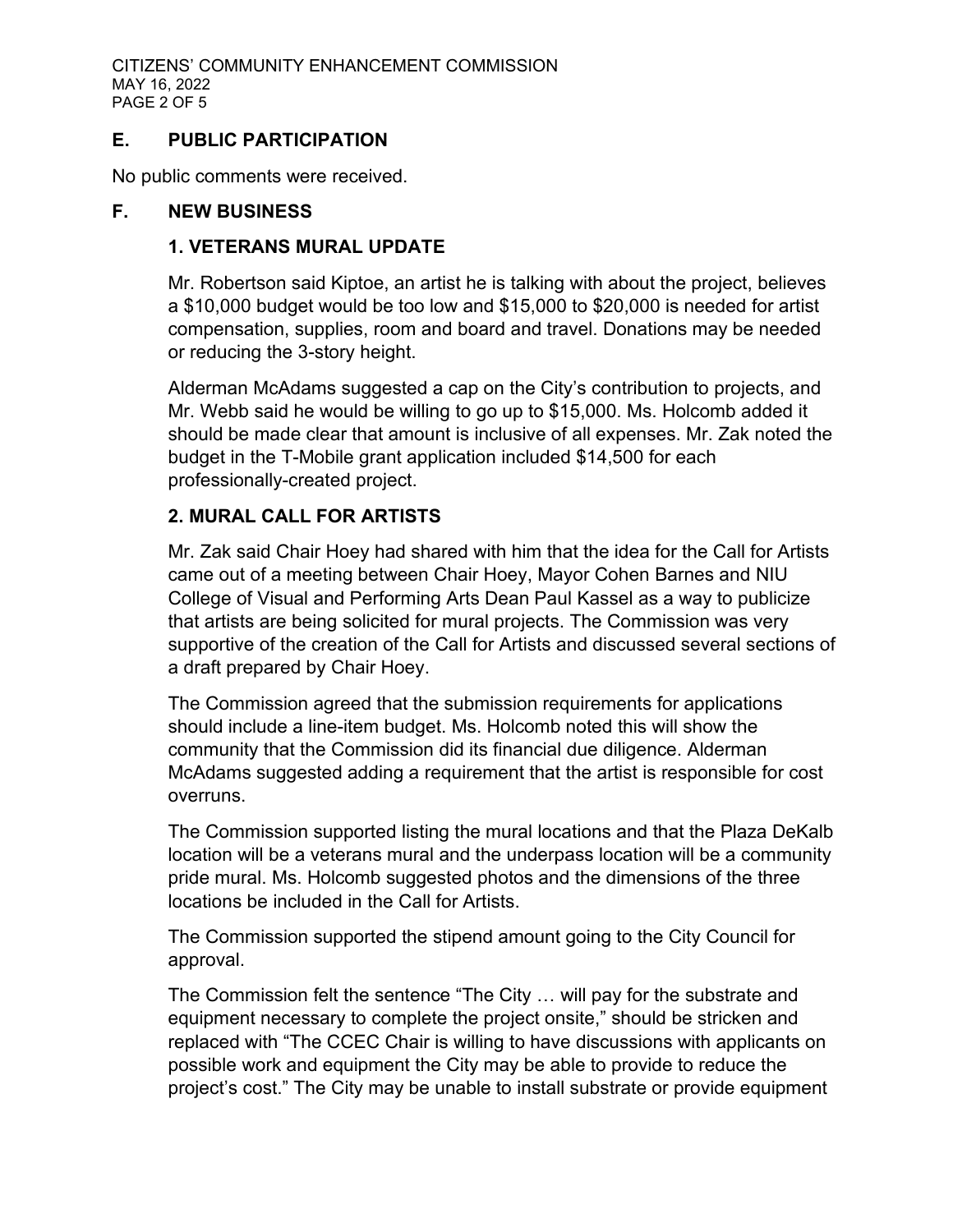and this may be a substantial cost commitment. By including these items in the budget, the artist will provide their expertise on how much these items will cost.

The Commission struck a requirement that the artist provide a refundable deposit of 50% of the project's cost since that conflicts with the payments schedule earlier in the document stating the artist will receive one third of the stipend amount when the project agreement is signed. The Commission also agreed the requirement that the mural be completed in a year be eliminated since it is stated earlier that the project must be completed by Oct. 1, 2022.

In response to a question from Mr. Robertson, Ms. Holcomb said an Act of God clause that has become commonplace since the pandemic could be included in the agreement.

## **3. UTILITY BOX ARTWORK CALL FOR ARTISTS**

The Commission supported the Call for Artists and felt applications for both painted and vinyl-wrapped boxes should be accepted and that \$150 was an adequate amount for supply reimbursement.

It was shared that Jon Kuhn said the vinyl wraps could be printed and installed for \$350 each if all three are done at once or \$400 for an individual wrap.

Since there are two different size utility boxes and there are additional boxes mounted on them, the Call will explain that approved artists may be expected to modify their design based on their assigned box.

The Commission will look for a graphic designer who can help finalize the design template.

## **4. PAINT-A-PLUG APPLICATIONS FOR APPROVAL**

Five Paint-A-Plug applications were presented for Commission approval. They are located at 2526 Pleasant Street, South Fifth and Girad Street, the southwest corner of South Third and East Garden Street, 663 Knolls St. W and across from 1325 Sycamore Road.

Mr. Zak shared Chris Perkovich, an artist who had four designs approved last year but could not complete them, is interested in doing them this year. Brian Oster has confirmed he is comfortable with providing \$400 in incentives to one artist.

### MOTION

Mr. Webb motioned to approve the five Paint-A-Plug applications, seconded by Ms. Beck.

VOTE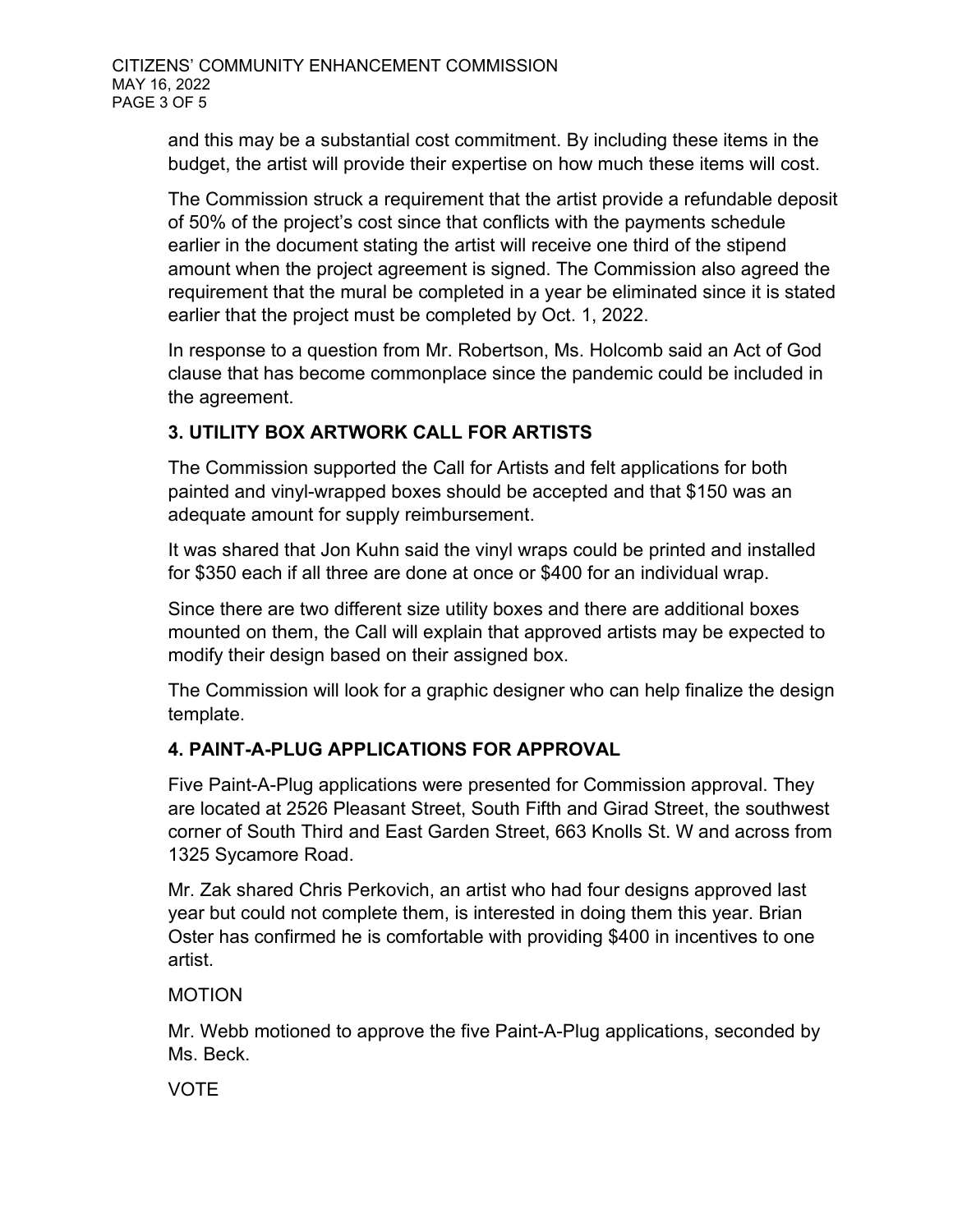The applications were approved by unanimous voice vote.

### **5. NEA WEBINAR**

Mr. Webb reported the webinar explained the types of funding available through the National Endowment for the Arts and state arts organizations. He said the best grant applications are those that include collaborations between multiple groups and the Commission should be looking at the grant deadlines.

Ideas were discussed for getting the community interested in art, including using the Sun Times' catalogue of murals, asking downtown businesses to display a piece of art each month, asking the DeKalb School District to allow a Mayor's Award at the student art show and working with the NIU STEAM group.

Mr. Webb suggested Give DeKalb County as a possible funding source for projects; although, Ms. Holcomb noted those participating in Give DeKalb County must be 501(c)3 organizations.

## **6. PUBLIC ART EVENTS**

Mr. Robertson said there is a need for more art festivals in DeKalb and that money is leaving the City as people go to art events in other towns. He said many artists at the recent Back Alley Market were interested in an art fest, and he suggested Taco About Art and Art in the Park as two possibilities.

Ms. Holcomb suggested the Commission's role could be championing events and finding the right organization to host them. Mr. Zak noted the City does not have funding budgeted or staff available for event planning. Mr. Webb suggested an NEA grant may be appropriate for funding events.

## **F. OLD BUSINESS**

## **1. LET'S MOVE TO THE MUSIC**

Commissioner Umbdenstock was unable to attend the meeting, so no update was given.

## **2. DOWNTOWN PLANTERS PROGRAM**

Ms. Beck reported 12 businesses will be participating in the community planting day downtown on May 21. The businesses will pay \$27 for a sign in the inground planter they are planting and weeding.

## **3. PUBLIC ARTS WEBSITE**

The Commission reviewed the Paint-A-Plug website created by the NIU 40tude group. It was suggested this summer the Commission could come up with other elements related to public art they would like to see added. Mr. Webb, who has